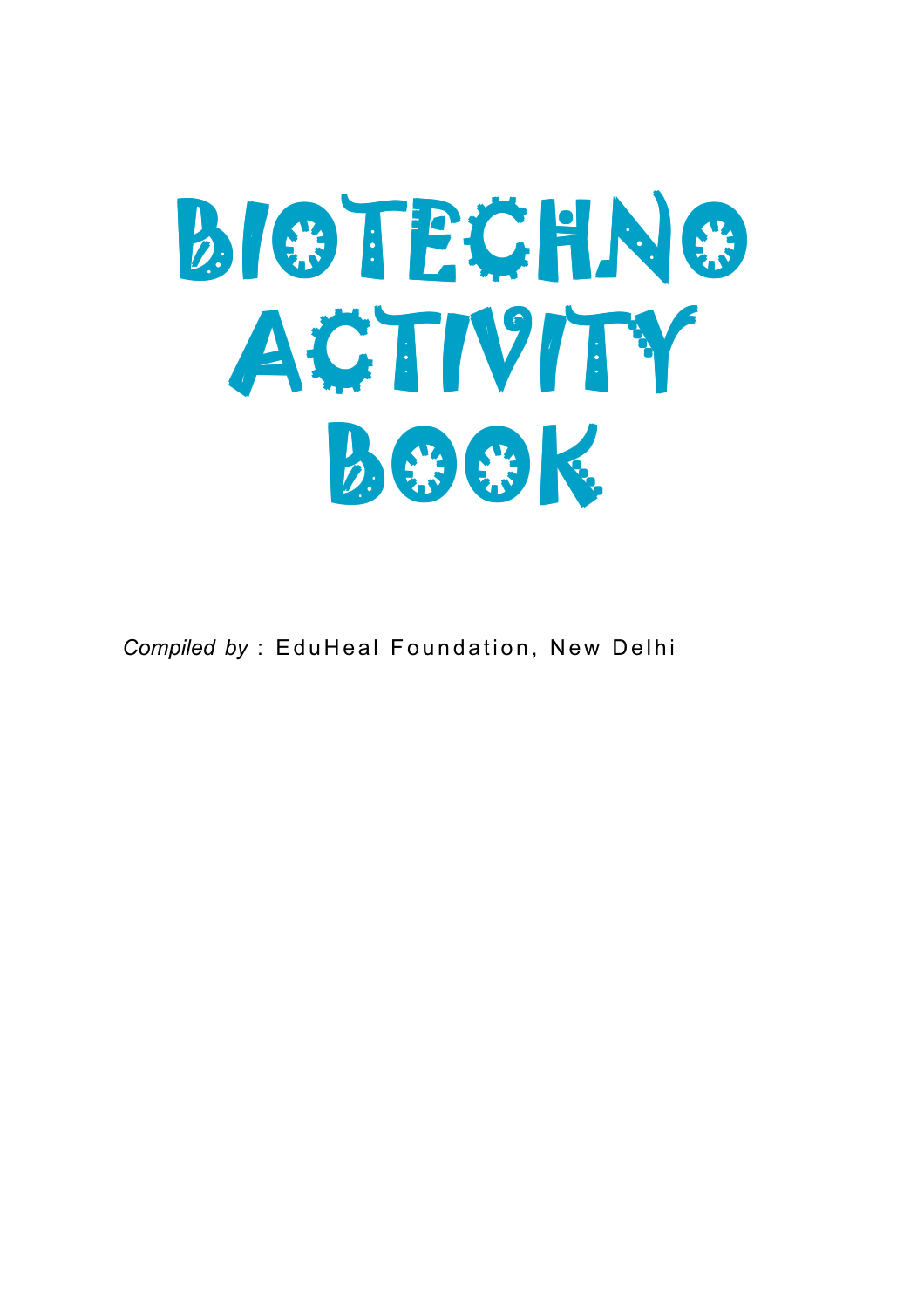

#### **Preface**

Biotechno Activities book is a small step torwards encouraging school students to take up biotechnology. We at EduHeal Foundation still need lot of help and encouragement from school teachers and Principal in accomplishment of our goal. It is you who form the vital link between EduHeal Foundation and students as you can further encourage students to know about biotechnology on a day to day basics. We would also not sit idle but make efforts to increase interest :

- By publishing books like Biotechno Activities Books.
- Create awareness by conducting Nationwide Biotechnology Olympiad.
- Teacher Tranining Programme in basics of genetics and Biotechnology.
- Career Development Workshop for Students.
- Virtual Genetic Lab.
- Networking to enhance school/Govt./ Industry Interface.

#### **EDUHEAL FOUNDATION wishes to thank the following for their support**

- **EduSys Subject Experts**
- **\* Mr. Ram Mohan Rao Former Principal Information officer,**
- **Govt, Of India Information Advisor to the Prime Minister \* Prof. S.S. Mathur**
- **Former Prof. & Head, Centre for Energy Studies, IIT Delhi, Institutional Co-ordinator, United Nations Unversity, Tokyo, Japan Minister, Education & Culture, Embassy of India, Washington DC, USA**
- **\* Mr Ranglal Jamuda, IAS Mr Ranglal Jamuda, Commissioner Kendriya Vidyalaya Sangathan, New Delhi**
- **\* Mr. Pervez Ali Khan NISCAIR, New Delhi**
- **\* Dr. K. Sharma, Dept. of Biotechnology, . Sharma AIIMS, Delhi**
- **\* Dr. Saroj Mishra**
- **Prof. of Biotechnology, IIT, Delhi \* Dr. A.N. Sinha, MS, FAIS, FICS . Sinha Former Consultant Surgeon & Head,**
- **VMMC & Safdarjung Hospital , Delhi \* Dr. Dinkar Bakshi, MD ar Bakshi,**
- **Registrar, Deptt. of Paediatrics, Infirmary Hospital, Leeds, U.K.**
- **\* Dr. Sandeep Dham, MD (Medicine) . Sandeep Dham Clinical Astt. Prof., SUNY Health Centre, Broklyn, New York, USA**
- **\* Dr Saurabh Shukla MD, (AIIMS) Delhi (Presently associated with WHO Pulse Polio Programme)**
- **\* Dr. Rajesh Kaushal MD (AIIMS) Delhi**
- **\* Dr. N.K. Mendiratta. MD, Anaesthesia, VMMC & . Mendiratta Safdarjung Hospital, Delhi**
- **\* Dr. Nagendra P. MS (Orthopedics), Bangalore Medical . College, Bangalore**

**\* Coordinator, South African Agency for science and technology advancement. Coordinator**

For any query please contact Eduheal Foundation helpline : 09350232518

With best wishes

#### **Dr. Sandeep Ahlawat**

Managing Trustee Eduheal Foundation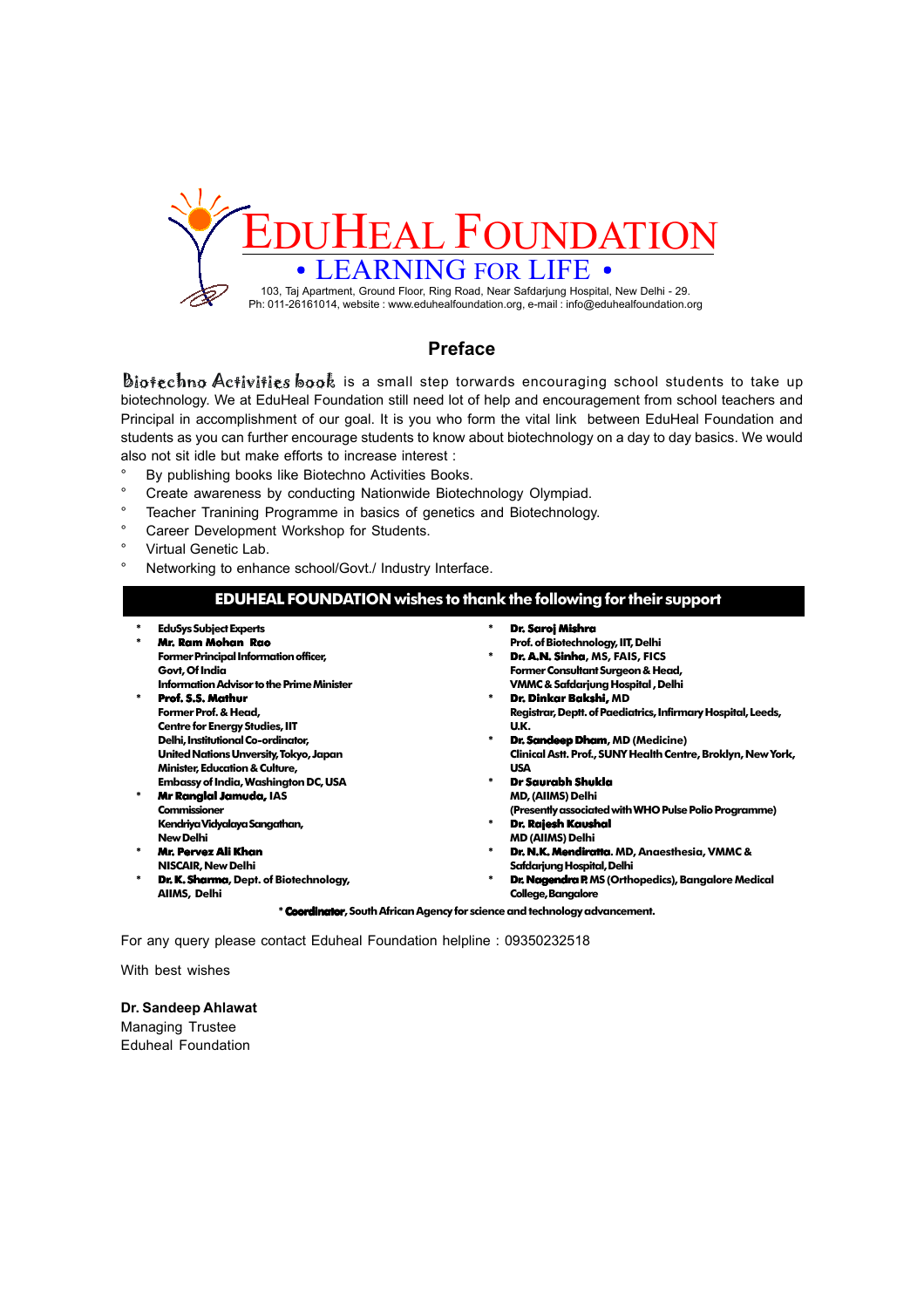# CLASS - VI

| <b>S. No.</b> | <b>Topic</b>                                     | Page No. |
|---------------|--------------------------------------------------|----------|
| 1.            | An Introduction                                  | 05       |
| 2.            | <b>Basic Genetics of Genes &amp; Chromosomes</b> | 07       |
| 3.            | <b>Inherited Traits</b>                          | 12       |
| 4.            | Deoxyribonucleic Acid                            | 16       |
| 5.            | <b>ABC of DNA</b>                                | 17       |
| 6.            | A Short History of DNA                           | 18       |
| 7.            | <b>Traditional Everyday Biotechnology</b>        | 20       |
| 8.            | <b>Biotechnology to Clean Environment</b>        | 23       |
| 9.            | Cloning                                          | 25       |
| 10.           | <b>Cloning Myths</b>                             | 28       |
| 11.           | <b>All about Genetic Engineering</b>             | 30       |
| 12.           | <b>Manufacturing Genetically Modified Crops</b>  | 35       |
| 13.           | <b>Corn or Plastic</b>                           | 38       |
| 14.           | <b>DNA Finger Printing</b>                       | 39       |
| 15.           | <b>Biotechnology &amp; Biodiversity</b>          | 43       |
| 16.           | <b>Sample Questions</b>                          | 47       |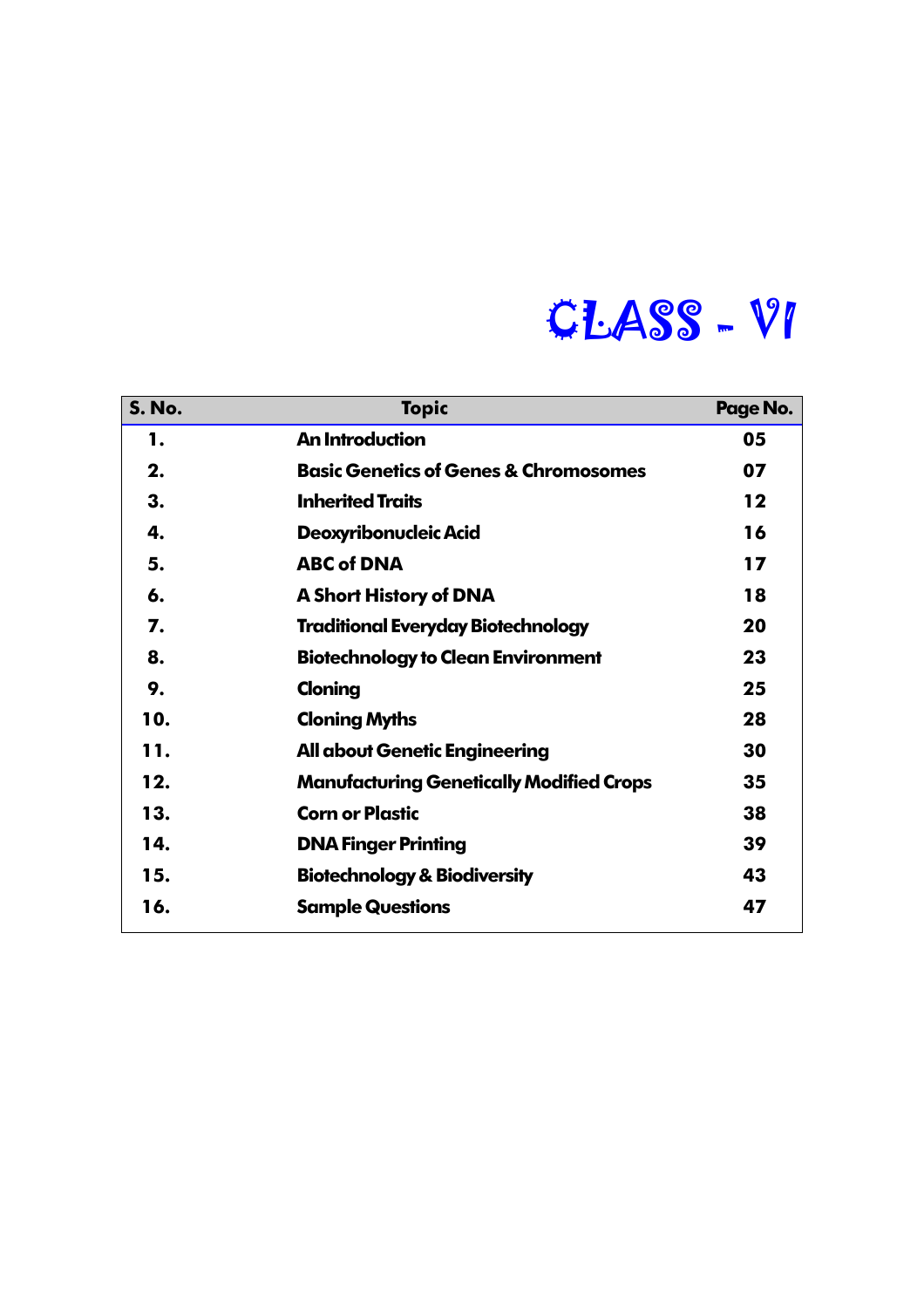

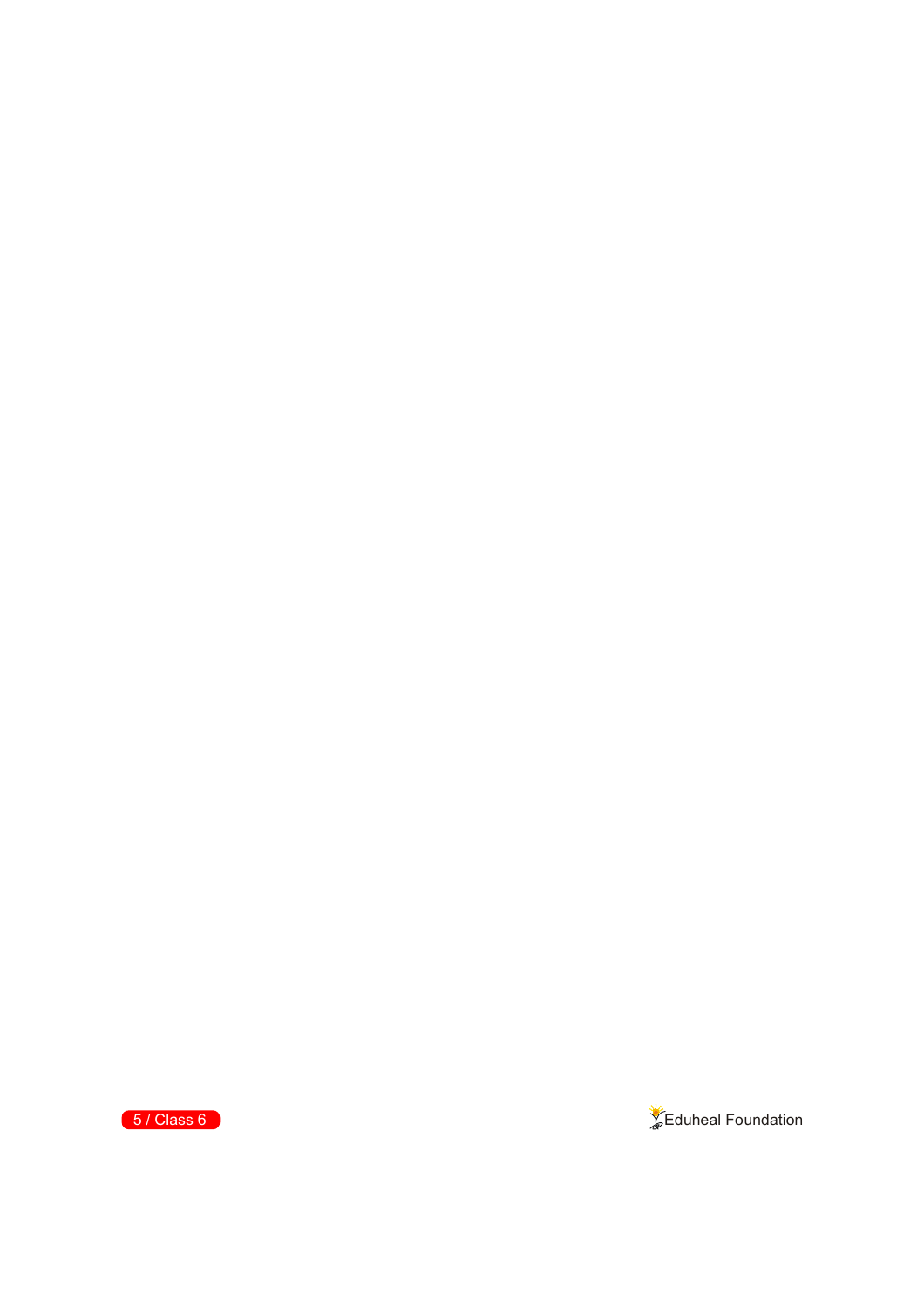# An Introduction

All of you must be familiar with the buffing of bread. Do you know this is one of the section of biotechnology. In the past century biotechnology emerged as the tool for improvement of life with respect to agriculture, medicine, new races of organism, cloning etc.

You may think that biotechnology is a subject of higher classes. But if you are aware of dolly the cloned sheep, forensic science or DNA fingerprinting or genetic pattern then you are no more unfamiliar to **Biotechnology**. With the vision to give you more information on this

topic this book is designed especially for you.

### **What is biotechnology**

"Biotechnology means any technological application that uses biological systems, living organisms, or derivatives thereof, to make or modify products or processes for specific use."





 $\sqrt{\frac{1}{2}}$ Eduheal Foundation Class 6 / 5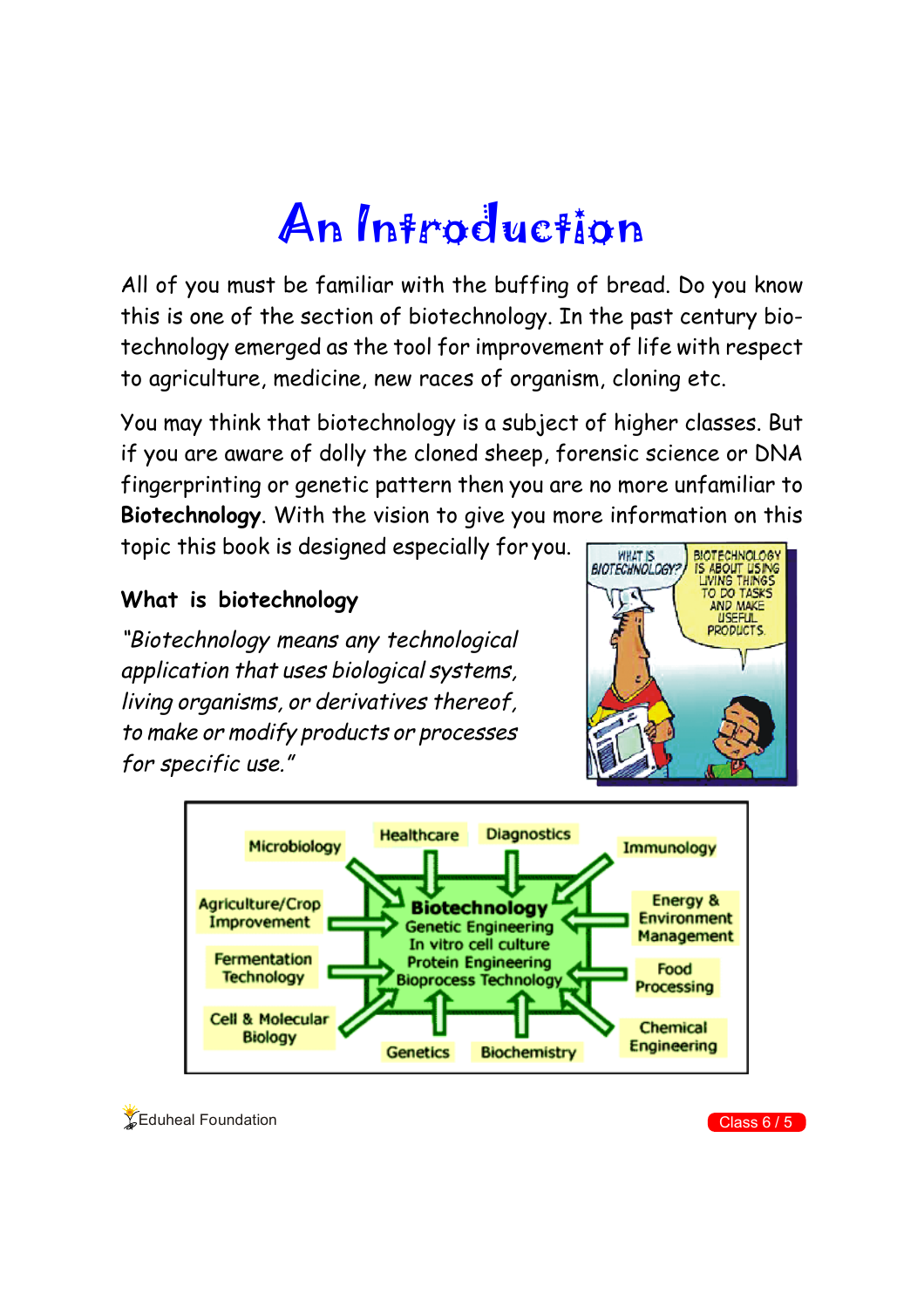## Some historic events in Biotechnology

| buffing of bread                                      | prehistoric period |
|-------------------------------------------------------|--------------------|
| Fermentation of juices to alcoholic beverages         | prehistoric period |
| Knowledge of vinegar formation from fermented juices  | prehistoric period |
| Cultivation of wine                                   | before 2000 BC     |
| Manufacture of beer in Babylonia and Egypt            | 3rd century BC     |
| Wine growing promoted by Roman Emperor Marcus         | 3rd century AD     |
| Aurelius Probus                                       |                    |
| Production of spirits of wine (ethanol)               | 1150               |
| Vinegar manufacturing industry                        | 14th century       |
| Discovery of the fermentation properties of yeast by  | 1818               |
| Erxleben                                              |                    |
| Description of lactic acid fermentation by Pasteur    | 1857               |
| Detection of fermentation enzymes in yeast by Buchner | 1897               |
| Discovery of penicillin by Fleming                    | 1928/29            |
| Discovery of many other antibiotics                   | from about 1945    |

To study biotechnology some information on basic Genetics is required which we deal in next chapter.

Activity :

| Name three food items which are fermented products. |  |  |  |  |
|-----------------------------------------------------|--|--|--|--|
|-----------------------------------------------------|--|--|--|--|

|                                                                                     | $\mathbf{3}$       |
|-------------------------------------------------------------------------------------|--------------------|
| Activity:                                                                           |                    |
| Name any two techniques of biotechnology.                                           |                    |
|                                                                                     |                    |
| 2. $\qquad \qquad$                                                                  |                    |
| Activity:                                                                           |                    |
| Which type of organisms are used in biotechnology ( $\sqrt{ }$ the correct Answer). |                    |
| $\prod$ Living                                                                      | $\prod$ Non Living |

**7 / Class 6 Production 1999** Eduheal Foundation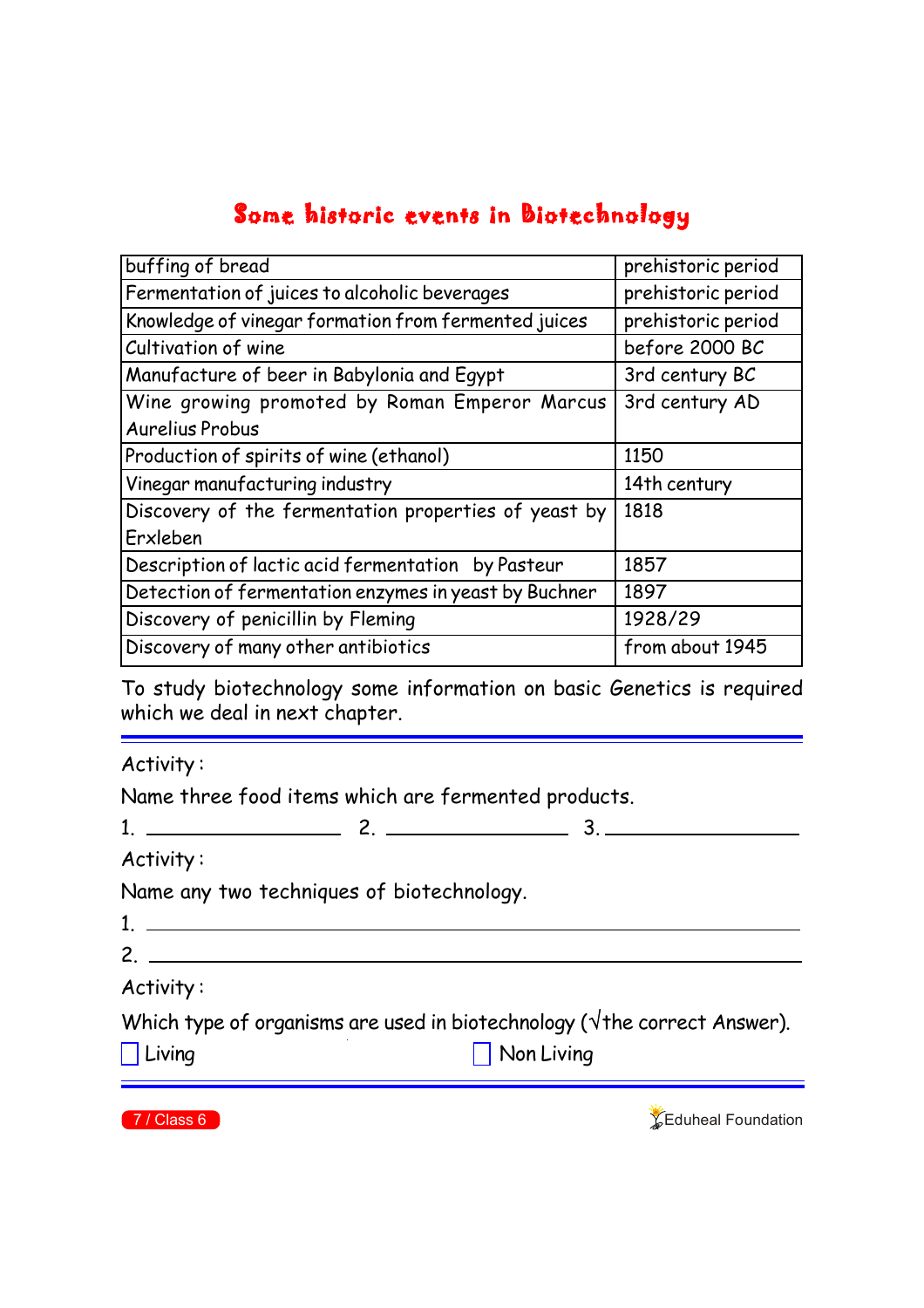## Basic Genetics of Genes & Chromosomes

**Do you look different to other people?**



Do you and your brothers look alike in some way?

Have you ever noticed you look a bit like your mum and a bit like your dad?

### **This is because of your genes!**

Genes are the instructions inside you that tell your body what to look like, and how to work.

There are genes which tell your hair to be curly or straight, genes which tell your body to grow tall (or not so tall!), genes which tell your stomach how to digest food, and so on… for every little detail of your body! Of course, your body is also affected by the things you do and the things that go on around you. If you dye your hair, you will look different. If you couldn't eat a healthy diet, you might not grow as tall. We call the things outside your body that can affect it 'environmental influences'. So really, the way your body looks and functions is a combination of your genes and your environment.

# Genes + Environment = YOU!

 $\sqrt{\frac{1}{2}}$ Eduheal Foundation Class 6 / 7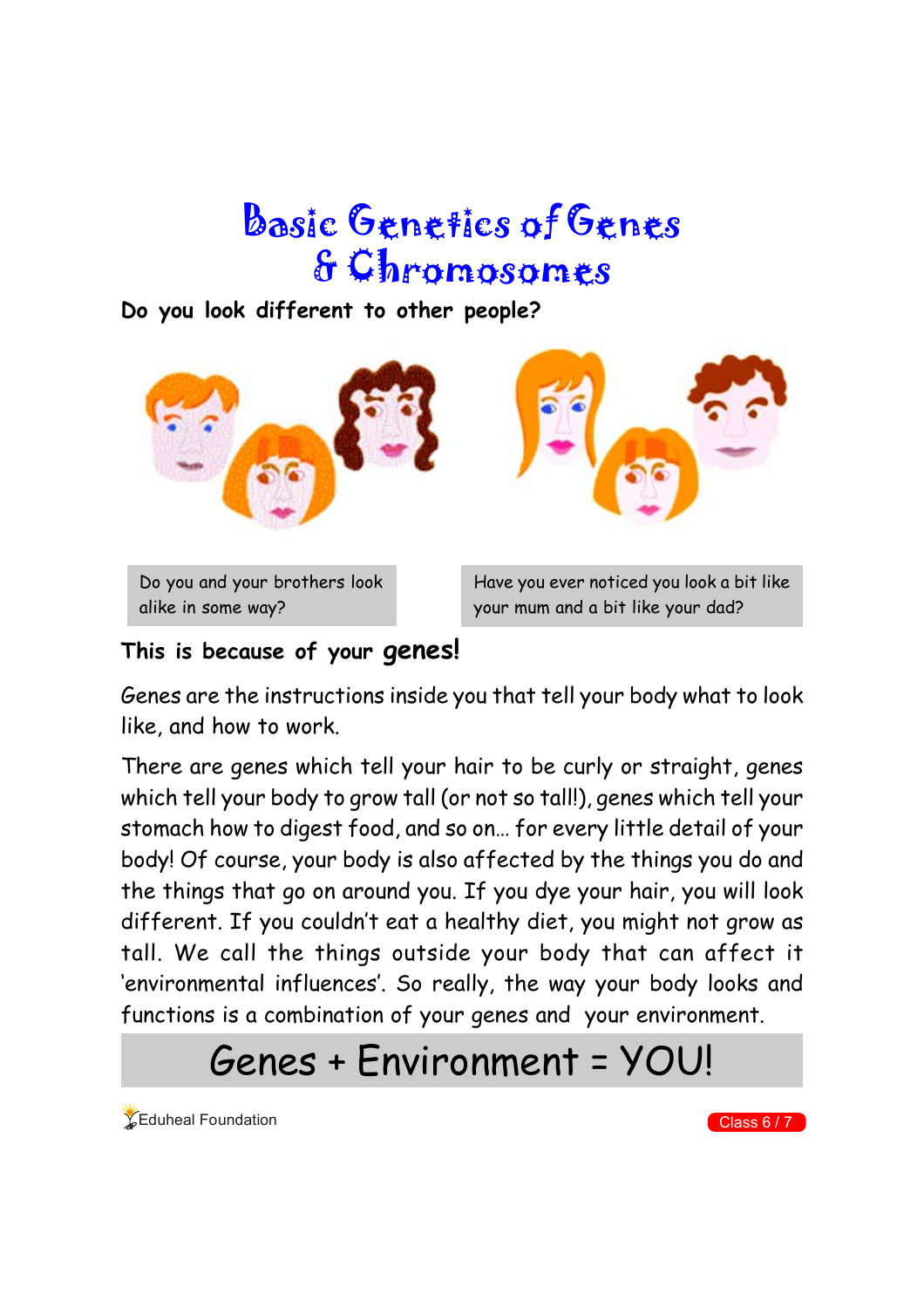**These 'gene' things seem really important…so where are they?**

Your genes are in almost every let's  $\lceil \hat{\Theta} \hat{\Theta} \mathsf{k} \rceil$ part of your body, so that every part can be made and can work properly in its place.

Your body is made up of billions of tiny building blocks called **cells**. They are very small so you can only see them with a microscope. Each one of these cells has a special shape and its own jobs to do, depending on where it is in your body. Your muscle cells are long and thin, and make you strong. Your white blood cells are round, and help you fight infections.

In the centre of each cell is a small walled-off section called the nucleus. **It is here in the nucleus that your genes are**



**found**. There are so many **genes** – more than thirty thousand – that they need to be arranged in order, or they would all get mixed up.



9 / Class 6 **Eduheal Foundation**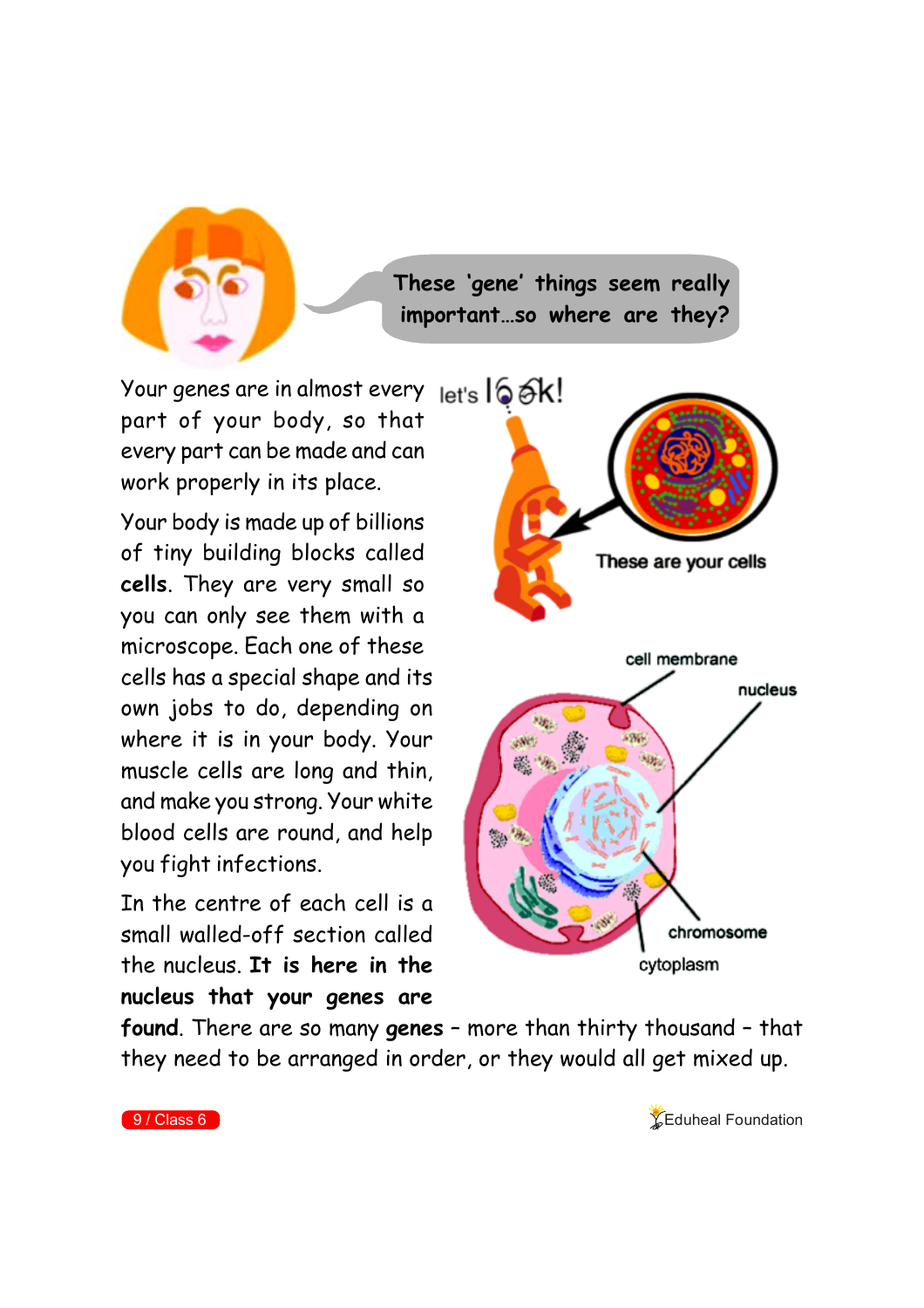If you were to think of your whole set of genes as a set of recipes for you, then you could imagine all these recipes arranged in 23 recipe books. Each of these recipe books is known as a **chromosome**. A chromosome looks a bit like this:

Thus each cell has two sets of 23 chromosomes, so in each cell you have a total of 46 chromosomes, which is quite fortunate. Imagine if a page was ripped from one of your recipe books – luckily you would have a spare copy,

so your cells would still know how to make that part of you.

Our genes are arranged along the length of the chromosome (just like you stand while your assembly time in your school), in the same order in every cell in

every person. In humans there are about one lakh genes located on

46 chromosomes. Obviously, one chromosome must contain many genes.

Scientists can look at your cells under microscopes to see your chromosomes. They can check that you have all 46 chromosomes, and that none of them are broken. Here's what they might see if they looked at a cell.